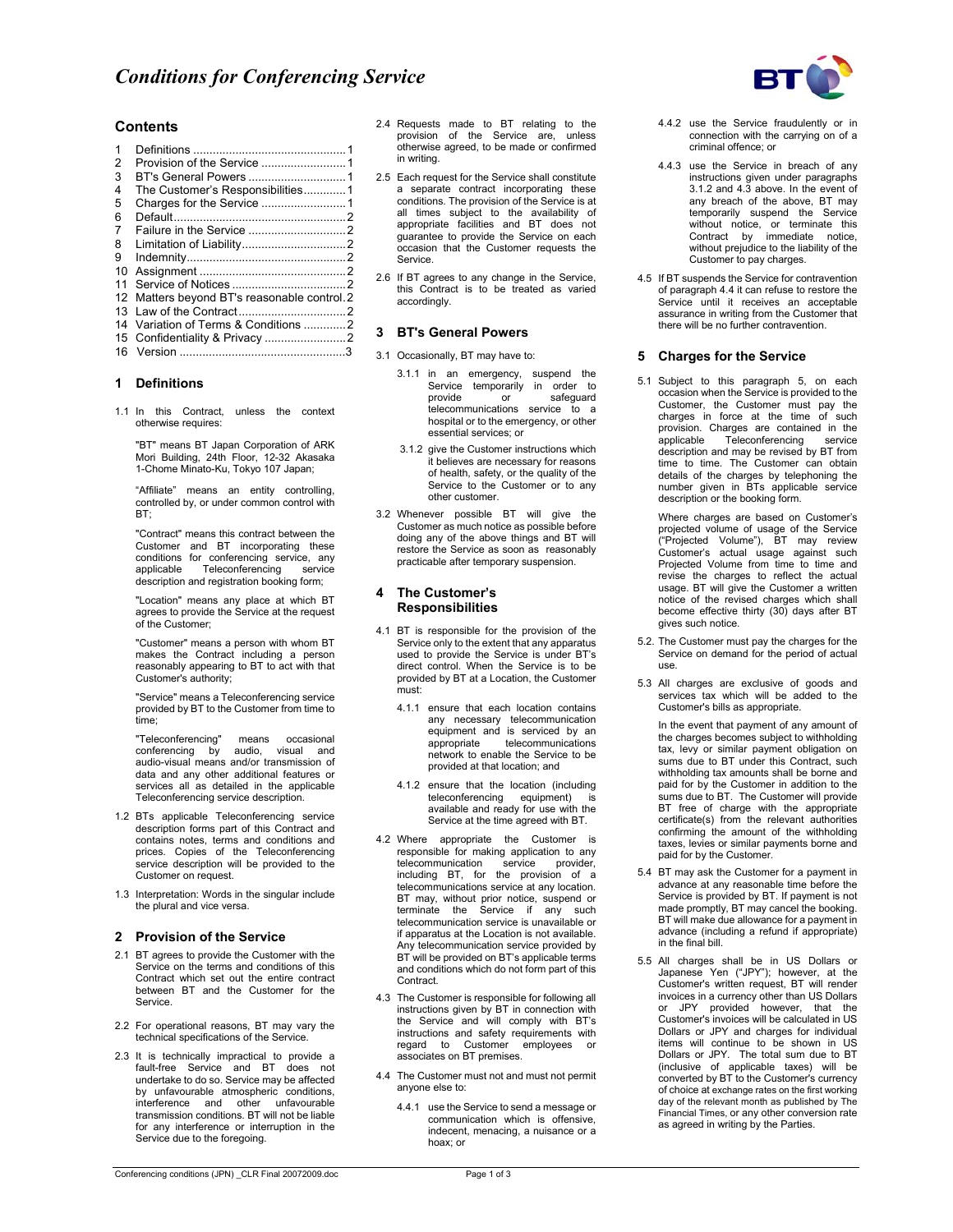

## **6 Default**

- 6.1 If the Customer:
	- 6.1.1 does not pay any charge payable under this Contract within 28 days of its falling due;
	- 6.1.2 is subject of a bankruptcy order, or becomes insolvent, or makes any arrangement or composition with or assignment for the benefit of the Customer's creditors; or if any of the Customer's assets are the subject of any form of seizure; or goes into liquidation, either voluntary (otherwise than for reconstruction or amalgamation), or compulsory; or if a receiver or administrator is appointed over the Customer's assets; or
	- 6.1.3 is in breach of this Contract and fails to remedy the breach within fifteen (15) days from the date of written notice to do so,

BT may (without prejudice to any other right or remedy) terminate the Contract or summarily suspend or terminate the Service or decline to provide the Service which it previously agreed to provide.

- 6.2 If BT suspends the Service or terminates the Contract or the Service the Customer continues to be liable to pay all charges which are due for the Service.
- 6.3 In any event, the Customer continues to be liable to pay all charges which are due for the Service during any period in which the Customer does not comply with this Contract.
- 6.4 If BT delays in acting upon a breach of contract by the Customer that delay will not be regarded as a waiver of that breach. If BT waives a breach of contract by the Customer, that waiver is limited to the particular breach.

## **7 Failure in the Service**

- 7.1 Subject to paragraph 8, if Teleconferencing or any additional feature or service does not take place or is delayed, interrupted or prematurely terminated, BT may at BT's option:
	- 7.1.1 extend the Service for a period equivalent to the time lost, subject to availability;
	- 7.1.2 provide the Service at an alternative mutually acceptable time and date; or
	- 7.1.3 reduce its charges for the Service by an amount proportionate to the time lost or the cost of the additional feature or service which has not been provided in whole or in part.
- 7.2 Any extension, re-provision of the Service or a reduction in charges will be in full satisfaction of BTs liability for failure to provide all or any part of the Service. BT is not liable for any failure in the Service due to any matter beyond BTs reasonable control, including failure by the Customer to fulfil any of its obligations under this Contract, or for any act performed in accordance with the Customer's instructions at the Customer's request.

### **8 Limitation of Liability**

8.1 BT accepts liability for errors or omissions in the Service and its own negligence to the extent stated in paragraph 7 and this paragraph 8 but not otherwise. Except where expressly contained in these conditions or where liability is non excludable at law, BT has no obligation, duty

Conferencing conditions (JPN) \_CLR Final 20072009.doc Page 2 of 3

or liability in contract, tort (including negligence) or otherwise to the Customer.

- 8.2 Subject to the provisions of paragraph 7, BTs liability in contract, tort (including negligence) or otherwise for errors or omissions in any part of the Service, which may arise from any failure by BT to exercise the reasonable skill and care of a competent telecommunications service provider, will be limited to the provision of services of the same nature as those originally provided in order to correct such errors or omissions, provided BT is notified of the errors or omissions within three (3) months following completion of such part of the Service.
- 8.3 BT does not exclude or restrict liability for death or personal injury resulting from its own negligence.
- 8.4 BTs liability in contract, tort (including negligence) or otherwise in connection with this Contract will be limited to the sum of fees paid by Customer to BT during the preceding twelve (12) month period of the term of this Contract for any one incident. In any event, BT's maximum aggregate liability for its own acts and/or omissions shall not exceed JPY 20 million for all events in any period of twelve (12) months.
- 8.5 BT will not be liable in contract, tort (including negligence) or otherwise for loss (whether direct or indirect) of revenue, opportunity, profits, business, goodwill, wasted expenditure, contracts or anticipated savings or for loss due to business interruption or data or destruction of data or for direct loss from expenditure of time by managers and employees or for any indirect or consequential loss whatever.
- 8.6 In any event, and without prejudice to any provision or any other contract which may exist between BT and the Customer for the provision of any service, BT is not liable in respect of or in connection with any network over which Teleconferencing takes place, including but not limited to its other networks or any associated network.
- 8.7 BT is not liable in contract, tort, including negligence or otherwise for the acts or omissions of any other providers of telecommunication service wherever located, or of any provider of any other service in connection with service, or faults in or failures of equipment.
- 8.8 Each provision of this paragraph 8 operates<br>separately in itself and survives separately in itself and independently of the others.

### **9 Indemnity**

The Customer will indemnify BT against any actions, proceedings, claims or demands in any way connected with the Service brought or threatened against BT by a third party which are caused by, or arise from, any act of BT carried out pursuant to the instructions of the Customer.

### **10 Assignment**

Neither the Customer nor BT may assign or transfer any of their rights or obligations under this Contract without the written consent of the other, save that BT may assign or transfer its rights or obligations to an Affiliate without consent.

### **11 Service of Notices**

A notice given under this Contract, except under paragraph 3 (including a bill sent to the Customer) must be in writing and may be delivered by hand or sent by telex,

- (a) To BT: the address, facsimile or telex number shown in BT's applicable booking form:
- (b) To the Customer: the address to which the Customer asks BT to send bills, the address of the Customer's premises, or if the Customer is a company, its registered office.

### **12 Matters beyond BT's reasonable control**

 If BT cannot perform any obligation under this Contract because of a matter beyond its reasonable control such as lightning, flood, exceptionally severe weather, fire, explosion, civil disorder, wars, industrial disputes (whether or not involving BT's employees), acts of local or central government or other competent authorities, BT will have no liability to the Customer.

### **13 Law of the Contract**

 This Contract is to be governed by the laws of Japan and is subject to the non-exclusive jurisdiction of the Japan courts.

## **14 Variation of Terms & Conditions**

- 14.1 No variation of these conditions will have effect unless agreed in writing by BT and the Customer. These conditions will not be replaced by any additional conditions proposed by the Customer.
- 14.2 No employee of BT has authority to make any warranty, statement or promise concerning the Service except in writing by a duly authorised officer.
- 14.3 Except where the Customer relies on BT's written advice, it is the Customer's responsibility to satisfy itself as to the suitability of the Service for its needs.
- 14.4 BT may make alterations to the specification of the Service which do not affect the Service's performance.

### **15 Confidentiality & Privacy**

- 15.1 The parties will keep in confidence and secure from unauthorised disclosure any information (whether written or oral) of a confidential nature (including software and manuals) obtained under this Contract ("Confidential Information").
- 15.2 Paragraph 15.1 will not apply to:
- (a) any information which has been published other than through a breach of this Contract:
- (b) information lawfully in the possession of the other party before the disclosure under this Contract took place;
- (c) information obtained from a third party which is free to disclose it; and
- (d) information which a party is requested to disclose and, if did not, could be required by law to do so.